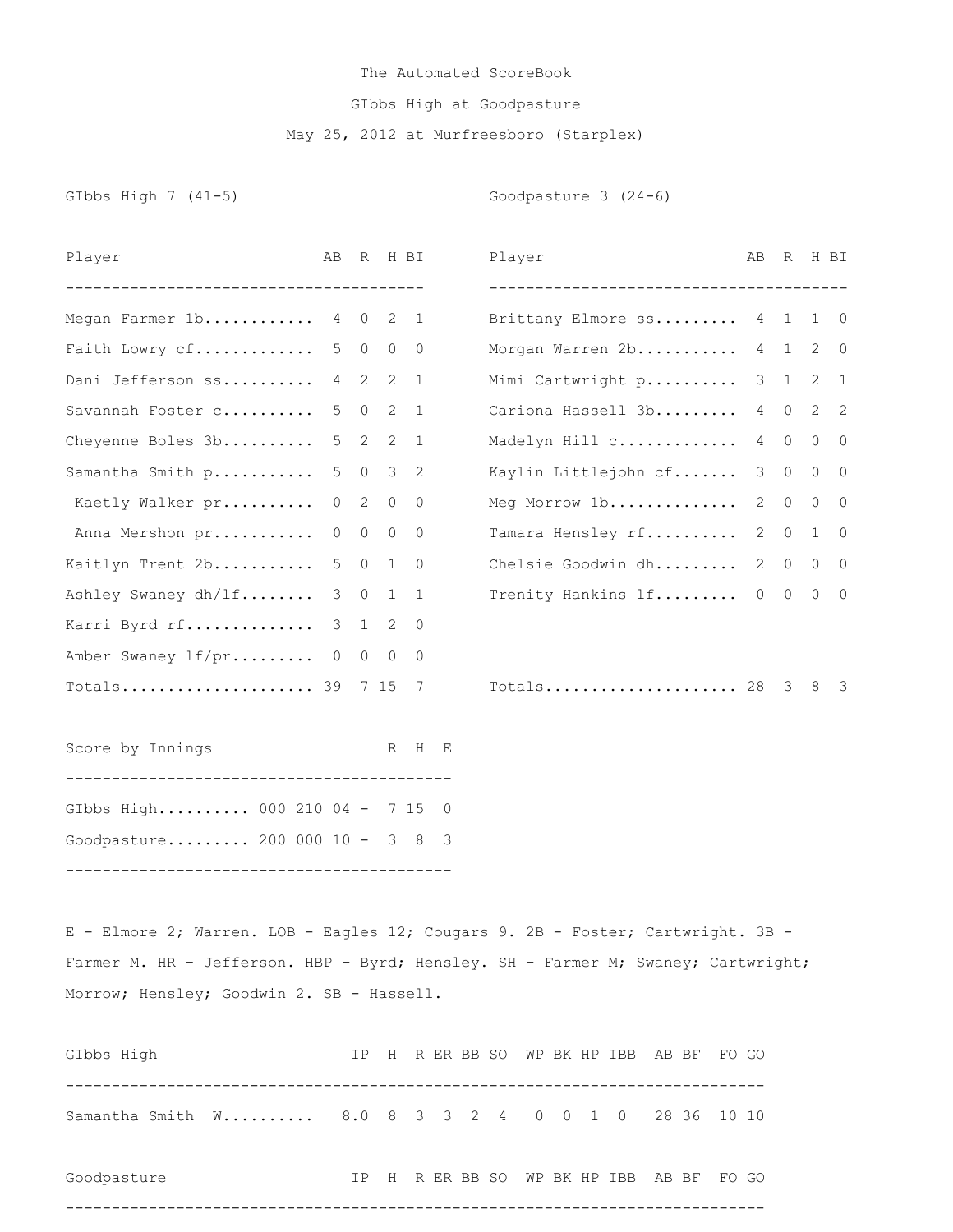Mimi Cartwright L......... 8.0 15 7 7 1 2 0 0 1 0 39 43 11 10

HBP - by Cartwright (Byrd); by Smith (Hensley).

Strikeouts - Trent 2; Elmore; Hill; Morrow; Hensley. Walks - Jefferson; Littlejohn; Morrow.

Umpires -

Start: 7:15 Time: 9:15 Attendance:

Game: AA012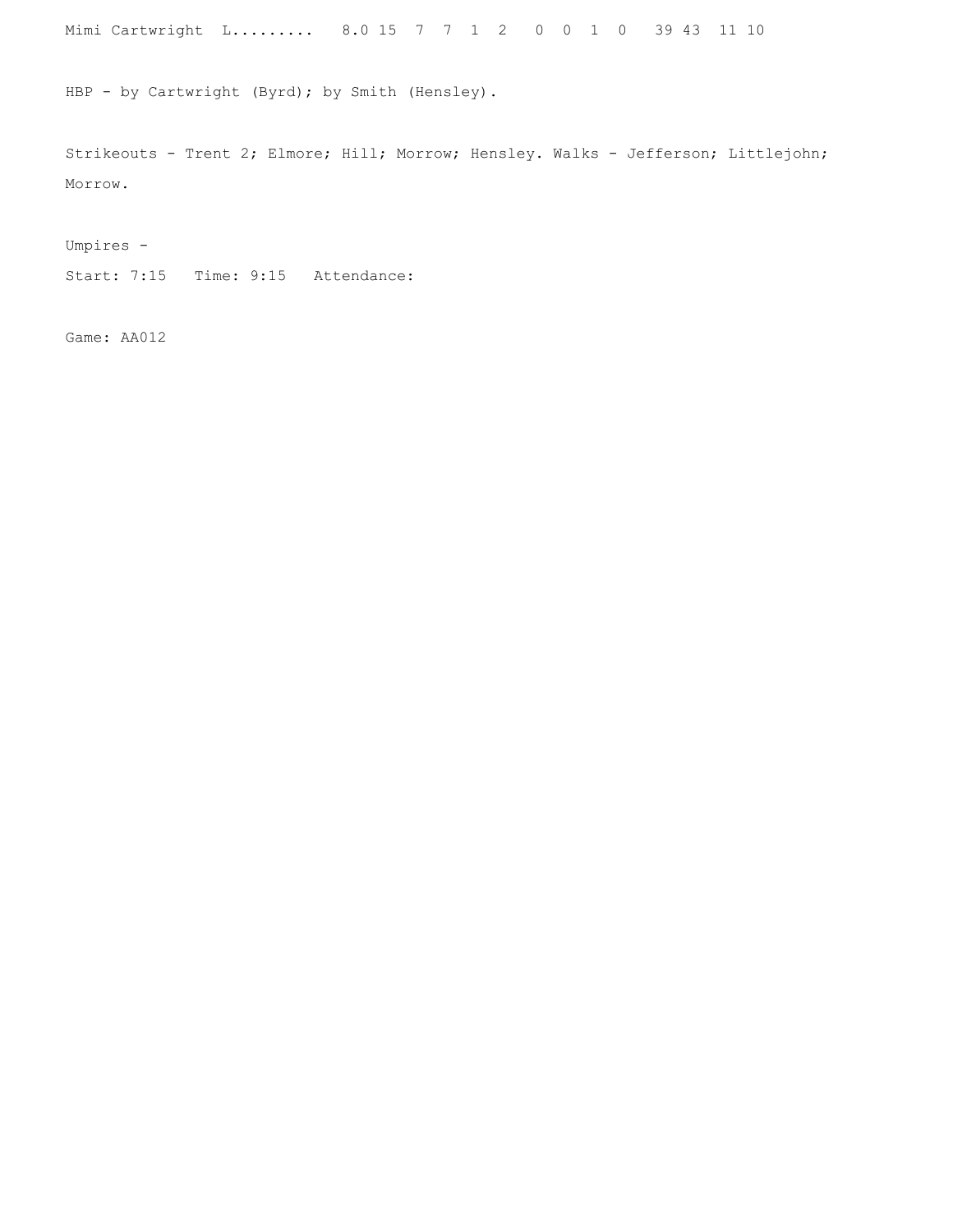## The Automated ScoreBook GIbbs High at Goodpasture - Play-by-Play May 25, 2012 at Murfreesboro (Starplex)

Score by Innings R H E ------------------------------------------ GIbbs High.......... 000 210 04 - 7 15 0 Goodpasture......... 200 000 10 - 3 8 3 ------------------------------------------

GIbbs High starters: 7/1b Farmer M; 21/cf Lowry; 8/ss Jefferson; 53/c Foster; 5/3b Boles; 19/p Smith; 14/2b Trent; 22/dh Swaney; 20/rf Byrd; 23/lf Swaney AM; Goodpasture starters: 2/ss Elmore; 31/2b Warren; 25/p Cartwright; 20/3b Hassell; 8/c Hill; 22/cf Littlejohn; 23/1b Morrow; 32/rf Hensley; 4/dh Goodwin; 13/lf Hankins;

**GIbbs High 1st -** Farmer M lined out to 3b. Lowry lined out to ss. Jefferson singled to right field. Foster grounded out to ss. *0 runs, 1 hit, 0 errors, 1 LOB.*

**Goodpasture 1st -** Elmore lined out to p. Warren singled to shortstop. Cartwright doubled to center field, RBI; Warren scored. Hassell singled to center field, RBI; Cartwright scored. Hill popped up to 2b. Littlejohn popped up to 2b. *2 runs, 3 hits, 0 errors, 1 LOB.*

**GIbbs High 2nd -** Boles flied out to 2b. Smith singled to left field. Trent singled to shortstop; Smith advanced to second. Walker pinch ran for Smith. Swaney grounded out to 1b, SAC; Trent advanced to second; Walker advanced to third. Byrd flied out to 3b. *0 runs, 2 hits, 0 errors, 2 LOB.*

**Goodpasture 2nd -** Smith to p for Walker. Morrow walked. Hensley out at first c to 2b, SAC; Morrow advanced to second. Goodwin out at first p to 2b, SAC; Morrow advanced to third. Elmore struck out looking. *0 runs, 0 hits, 0 errors, 1 LOB.*

GIbbs High 3rd - Farmer M tripled, out at third lf to 3b. Lowry grounded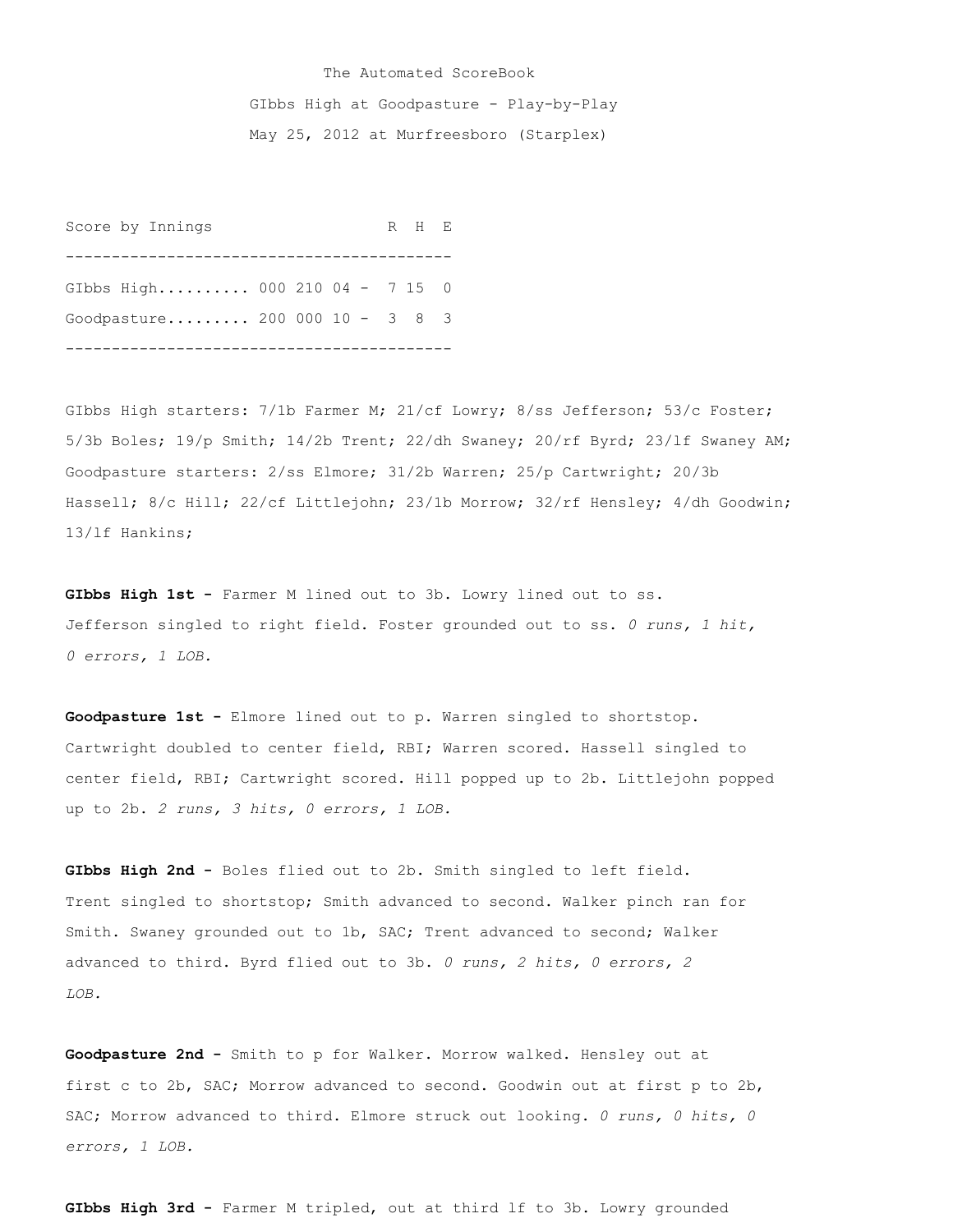out to 2b. Jefferson reached on an error by ss, advanced to second on the throw. Foster flied out to 1b. *0 runs, 1 hit, 1 error, 1 LOB.*

**Goodpasture 3rd -** Warren flied out to 3b. Cartwright flied out to cf. Hassell singled to shortstop. Hill flied out to 2b. *0 runs, 1 hit, 0 errors, 1 LOB.*

**GIbbs High 4th -** Boles singled to right field. Smith reached on an error by ss; Boles advanced to second on an error by ss. Walker pinch ran for Smith. Trent struck out swinging. Swaney singled to left field, RBI; Walker advanced to second; Boles scored. Swaney AM pinch ran for Swaney. Swaney to lf for Swaney AM. Byrd hit by pitch; Swaney AM advanced to second; Walker advanced to third. Farmer M grounded out to 1b, RBI; Byrd advanced to second; Swaney AM advanced to third; Walker scored. Lowry reached on a fielder's choice; Byrd advanced to third; Swaney AM out at home ss to c. *2 runs, 2 hits, 1 error, 2 LOB.*

**Goodpasture 4th -** Smith to p for Walker. Swaney pinch ran for Swaney AM. Swaney AM to lf for Swaney. Littlejohn walked. Morrow out at first p to 2b, SAC; Littlejohn advanced to second. Hensley hit by pitch. Goodwin out at first 3b to 2b, SAC; Hensley advanced to second; Littlejohn advanced to third. Elmore grounded out to p. *0 runs, 0 hits, 0 errors, 2 LOB.*

**GIbbs High 5th -** Jefferson homered, RBI. Foster doubled to left field. Boles popped up to p. Smith flied out to ss. Trent flied out to 3b. *1 run, 2 hits, 0 errors, 1 LOB.*

**Goodpasture 5th -** Warren grounded out to p. Cartwright singled to left field. Hassell flied out to lf. Hill flied out to ss. *0 runs, 1 hit, 0 errors, 1 LOB.*

**GIbbs High 6th -** Swaney flied out to 3b. Byrd singled to shortstop. Farmer M singled to center field; Byrd advanced to second. Lowry reached on an error by 2b; Farmer M advanced to second; Byrd advanced to third. Jefferson reached on a fielder's choice; Lowry advanced to second; Farmer M advanced to third; Byrd out at home 2b to c. Foster flied out to cf. *0 runs, 2 hits, 1 error, 3 LOB.*

**Goodpasture 6th -** Littlejohn grounded out to 3b. Morrow struck out